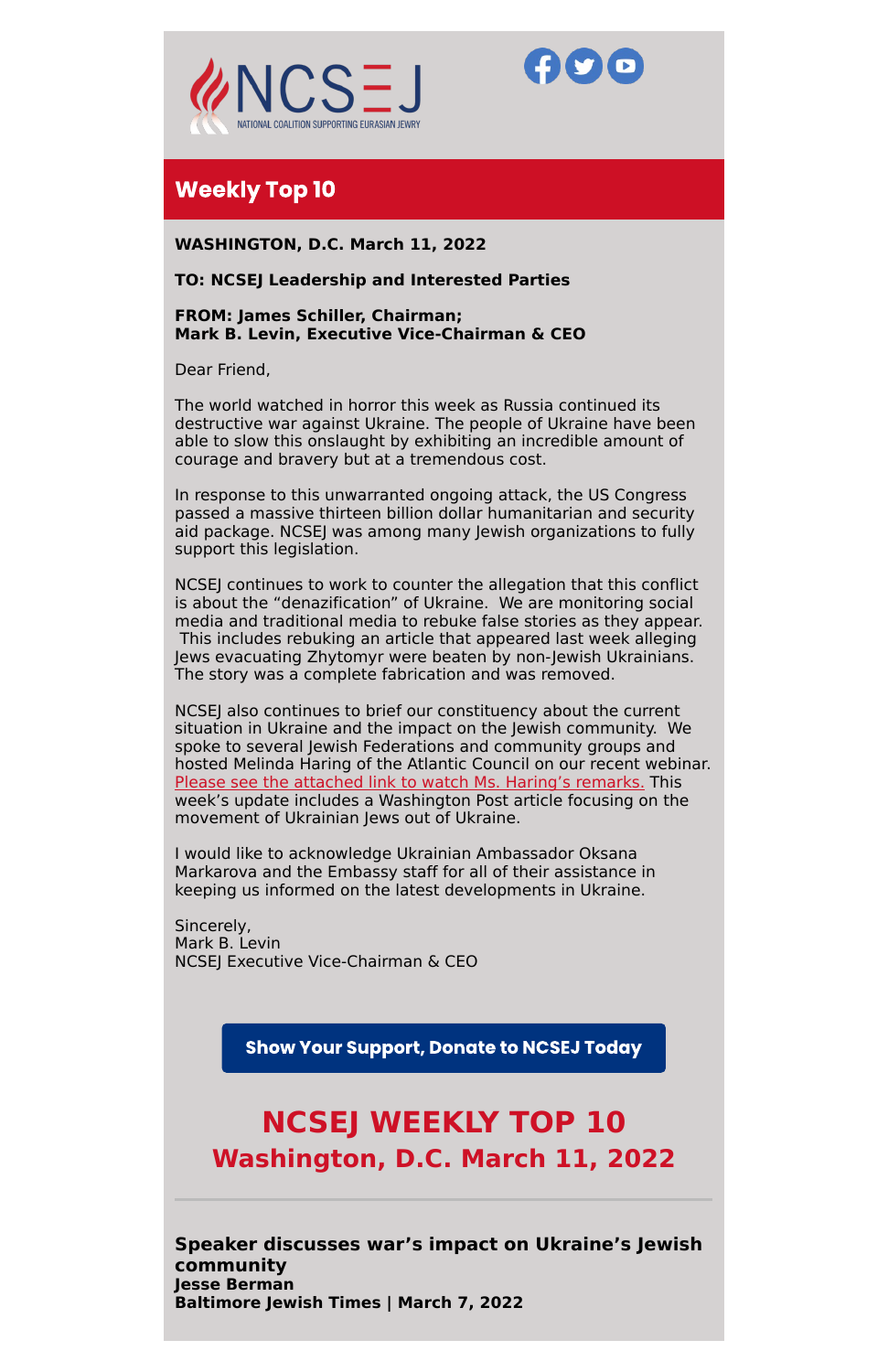For the country's Jewish community, Ukraine — the site of World War II's infamous Babyn Yar massacre — has become a more tolerant place than it was even a few years ago.

That was one of the topics discussed during a virtual briefing, organized on March 3 by Bet Chaverim Congregation, which addressed the status of the country's Jewish population in light of the Russian invasion. The event featured Lesley L. Weiss, the deputy director of the National Coalition Supporting Eurasian Jewry.

"Since the independence of Ukraine, we've seen an amazing revival of Jewish life, which is so tragic now," Weiss said. "Throughout the country, we see synagogues, day schools, community centers, Hillels, kosher restaurants, more than we have in Washington, D.C., and every other kind of Jewish services available. So all that now is, of course, at great risk, and lives are at risk."

Weiss also addressed one of Vladimir Putin's justifications for pursuing this war, namely that Ukraine currently has a fascist, neo-Nazi and antisemetic government — a claim, she said, that the Russians have been using for years and which has zero basis in fact.

#### **Read the Full [Article](https://www.jewishtimes.com/speaker-discusses-wars-impact-on-ukraines-jewish-community//) Here**

#### **What is The Point of Saying 'Never Again?' Thomas Kahn Times of Israel | March 9, 2022**

On March 1, Russian missiles hit the Babyn Yar memorial, one of the most haunting symbols of the Holocaust. Babyn Yar is a ravine near Kyiv. At that site in 1941, the Nazis murdered 34,000 Jews over a two-day period, dumping their bodies in the ditch. Just four months ago, I was privileged to be part of a U.S. delegation attending the eightieth anniversary ceremony where the presidents of Germany, Israel and Ukraine inaugurated a huge new memorial complex to remember its victims. It was a long overdue day of relief that the souls of Babyn Yar finally got their fitting remembrance.

So there is poignant symbolism that only four months later, the murderous dictator, Vladimir Putin, would damage this very memorial site by engaging in the type of terror for which the Babyn Yar Memorial was built to protest.

After the bombing, Zelensky said, "what is the point of saying 'never again' for 80 years, if the world stays silent when a bomb drops on the same site of Babyn Yar. History repeating?" Zelensky is absolutely right.

#### **Read the Full [Article](https://blogs.timesofisrael.com/what-is-the-point-of-saying-never-again/) Here**

**What are the risks and benefits of US/NATO military options in Ukraine? Our strategic risk calculator has answers. Lt Col Tyson Wtzel and Barry Pavel Atlantic Council | March 9, 2022**

Faced with the shocking images of Russian military forces indiscriminately shelling civilians across Ukraine, Western countries are under mounting pressure to find new ways to help Ukrainians defend themselves. As the Atlantic Council's military fellows concluded in their latest assessment, Russian forces despite seriously stumbling during their first week of combat in Ukraine—still pose a perilous threat as the Kremlin's invasion proceeds.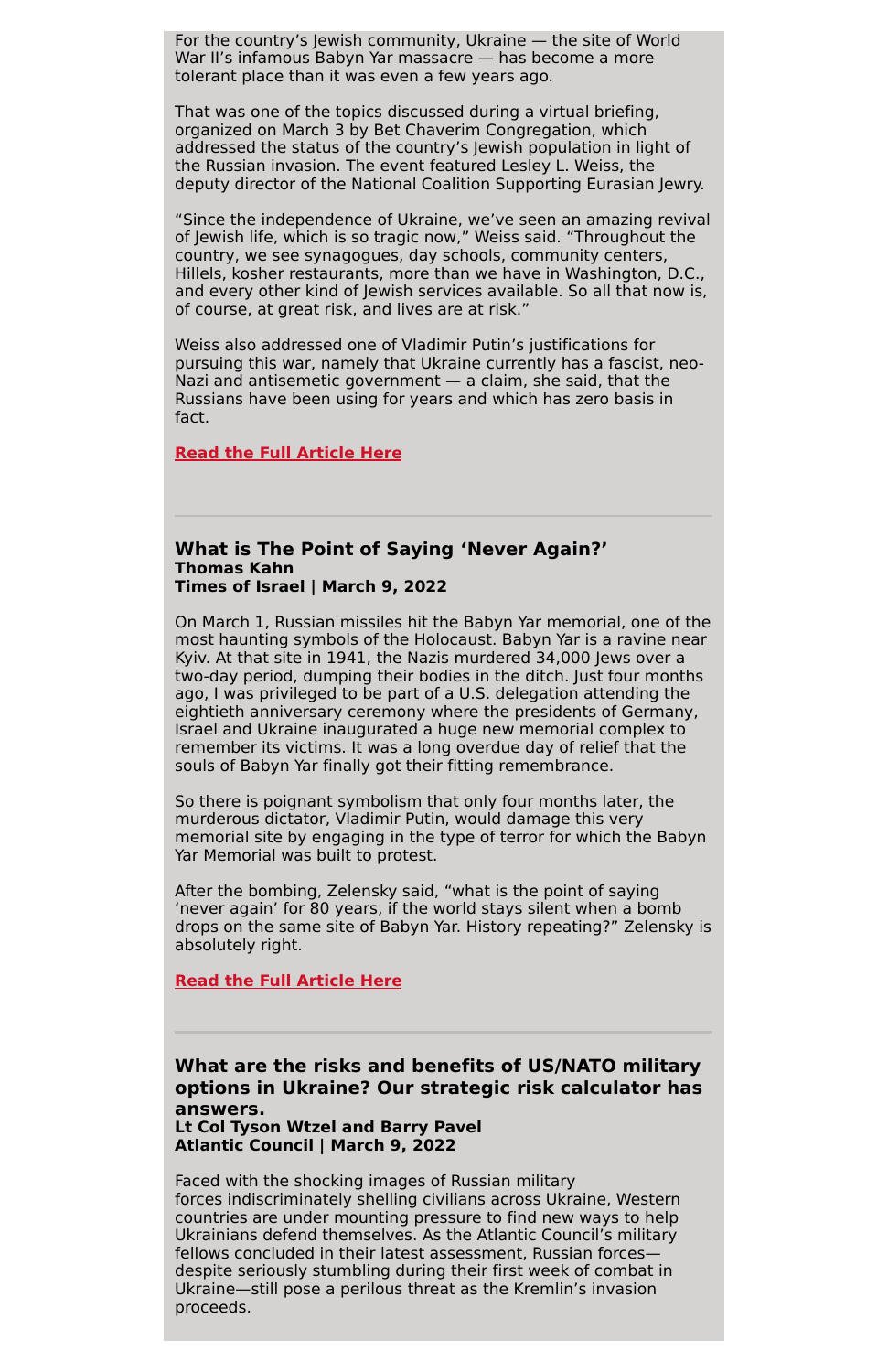While the Biden administration is working closely with NATO allies and European partners to respond to the invasion diplomatically and economically—as well as pledging billions of dollars in military aid to Ukraine—many analysts also are advocating specific ideas for how Western leaders can "do more" to bolster Kyiv's defenses. Clearly, if the United States and its allies and partners are going to increase their support for Ukraine, it must happen immediately. But such action also must be carefully considered, and its relative benefits in terms of effectiveness must be weighed against the potential risks of escalating the conflict to a war between Russia and NATO.

With that in mind, on March 3 the Scowcroft Center for Strategy and Security conducted a survey of thirty-seven national security experts, including a former ambassador to Russia and top NATO official, former senior officials at the US National Security Council and Defense Department, retired and active-duty military personnel, and experts across the Atlantic Council. We asked them to evaluate eleven options, all primarily military in nature, that the United States and NATO could take to strengthen Ukraine's defenses. The result is a strategic risk calculator for policymakers on both sides of the Atlantic to assess the possible risks and benefits of boosting their military assistance to the Ukrainian government.

**Read the Full [Article](https://www.atlanticcouncil.org/wp-content/uploads/2022/03/Risks_and_Benefits_Ukraine.pdf) Here**

### **Putin Loves to Roll the Dice. Ukraine Is His Biggest Gamble Yet. Zvika Klein The Jerusalem Post | March 10, 2022**

While bombing continues across Ukraine, Jews in Kharkiv reinforce doors and windows of the synagogue.

Windows of the main synagogue of Kharkiv were shattered last night, following the impact of a missile fired by the Russian army that exploded in a nearby mall.

More than 100 Jewish refugees were in the basement of the synagogue at the time of the incident.

"In recent days, we have filled the windows on the entrance floor with sandbags," said Chabad emissary and rabbi of Kharkiv, Moshe Moskowitz. "We fear for the lives of the Jews who moved into the basement of the synagogue, most of them elderly people who cannot leave. Food and medicine are running out, and we are trying to bring more supplies despite the danger on the roads."

Kharkiv Choral Synagogue is the largest in Ukraine and one of the largest synagogues in Europe. Completed in 1913, it is described as a combination of Romano-Gothic, Neo-Gothic and Islamic architecture styles.

**Read the Full [Article](https://m.jpost.com/diaspora/article-700868/amp1) Here**

# **Ukrainian rabbi denies reports they left Ukraine because of antisemitism Zvika Klein The Jerusalem Post | March 9, 2022**

Ukrainian rabbi Shlomo Wilhelm of Zhytomyr says that reports in the Israeli media claiming that Jews of his city ran away because of antisemitism are false.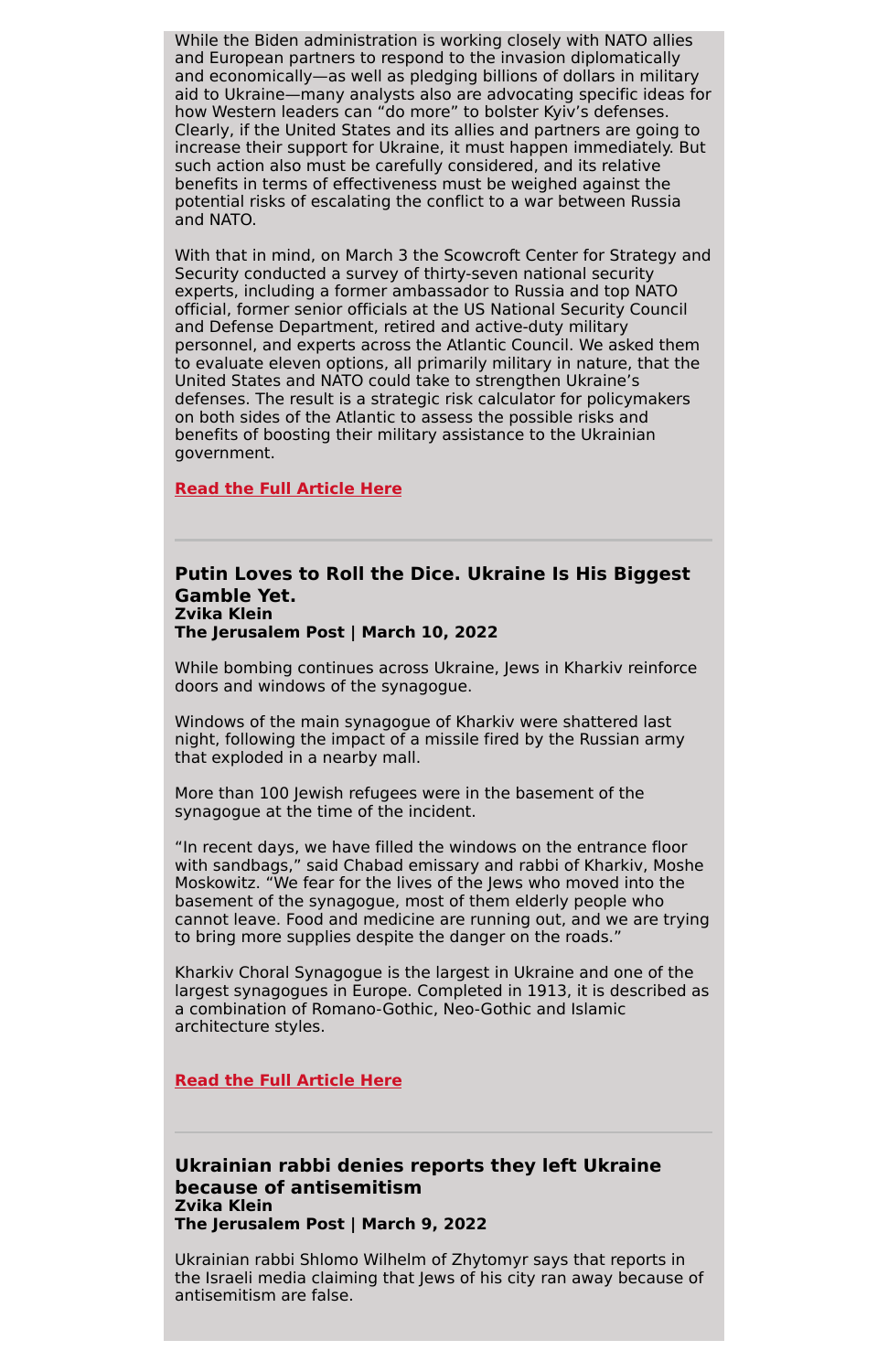Wilhelm spoke to the *Jerusalem Post* on Wednesday and denied the report. "This is a complete, utter lie; there were no beatings and nothing of the sort. The only reason we left is this damn war: because of the sirens and missiles that fell nearby. There is no other reason for us to leave Ukraine."

The rabbi asked the following from the media: "Please publish this everywhere: The report is a complete lie that harms the Jewish community in Zhytomyr and Ukrainian Jews in general. The Jews of Ukraine are leaving solely because of the war. To say that there has been no antisemitism in recent years - this is a complete lie."

### **Read the Full [Article](https://www.jpost.com/diaspora/article-700748) Here**

# **With Ukraine Bracing For Potential Russian Invasion, Belarus Emerges As Key Player Anat Peled and Milan Czerny Haaretz | March 10, 2022**

"I love Israel. I'm a patriot," says Yaroslav, a 22-year-old Israeli who immigrated to Israel from Kharkiv, Ukraine at age 12 with his parents. "But Ukraine is my birthplace. It's my motherland…my best friend from childhood is now in the Ukrainian army. My grandma is now hiding in her apartment in Kharkiv."

After 10 years of living in Israel, the Haifa resident, who has just finished his three-year compulsory military service in an IDF tank battalion, decided to return to his birthplace and join the fight against the Russian invasion.

Despite admitting that he was "terrified," he flew to Poland last week and crossed the border into Ukraine to take up arms. He asked to use a pseudonym as some of his family members in Israel do not know he is currently fighting in Ukraine.

#### **Read the Full [Article](https://www.haaretz.com/israel-news/.premium.HIGHLIGHT-putin-must-be-stopped-meet-the-israelis-fighting-in-ukraine-s-foreign-legion-1.10662939?utm_source=mailchimp&utm_medium=content&utm_campaign=daily-brief&utm_content=2537bc9da9) Here**

# **Meet the Israelis Fighting in Ukraine's 'Foreign Legion'**

**New York Times | March 9, 2022**

After the Russian president, Vladimir V. Putin, ordered the invasion of Ukraine on Feb. 24, multinational companies have been forced to re-examine their ties with Russia. Some, like McDonald's, PepsiCo and Shell, had built relationships with the country over decades and were faced with untangling complicated deals.

Under pressure from investors and consumers, many Western companies have started to unwind their investments, close stores and pause sales in Russia.

On Thursday, Goldman Sachs became the first big American bank to say that it would exit the country. The Japanese clothing company that operates Uniqlo has said it will suspend operations, as has the construction equipment-maker Caterpillar. Burger King will end corporate support locations in Russia. And the maker of Jeep, Fiat and Peugeot vehicles suspended imports and exports.

**Read the Full [Article](https://www.nytimes.com/article/russia-invasion-companies.html) Here**

**After decades of building their lives in Ukraine, Jews are once again fleeing the country Sam Sokol**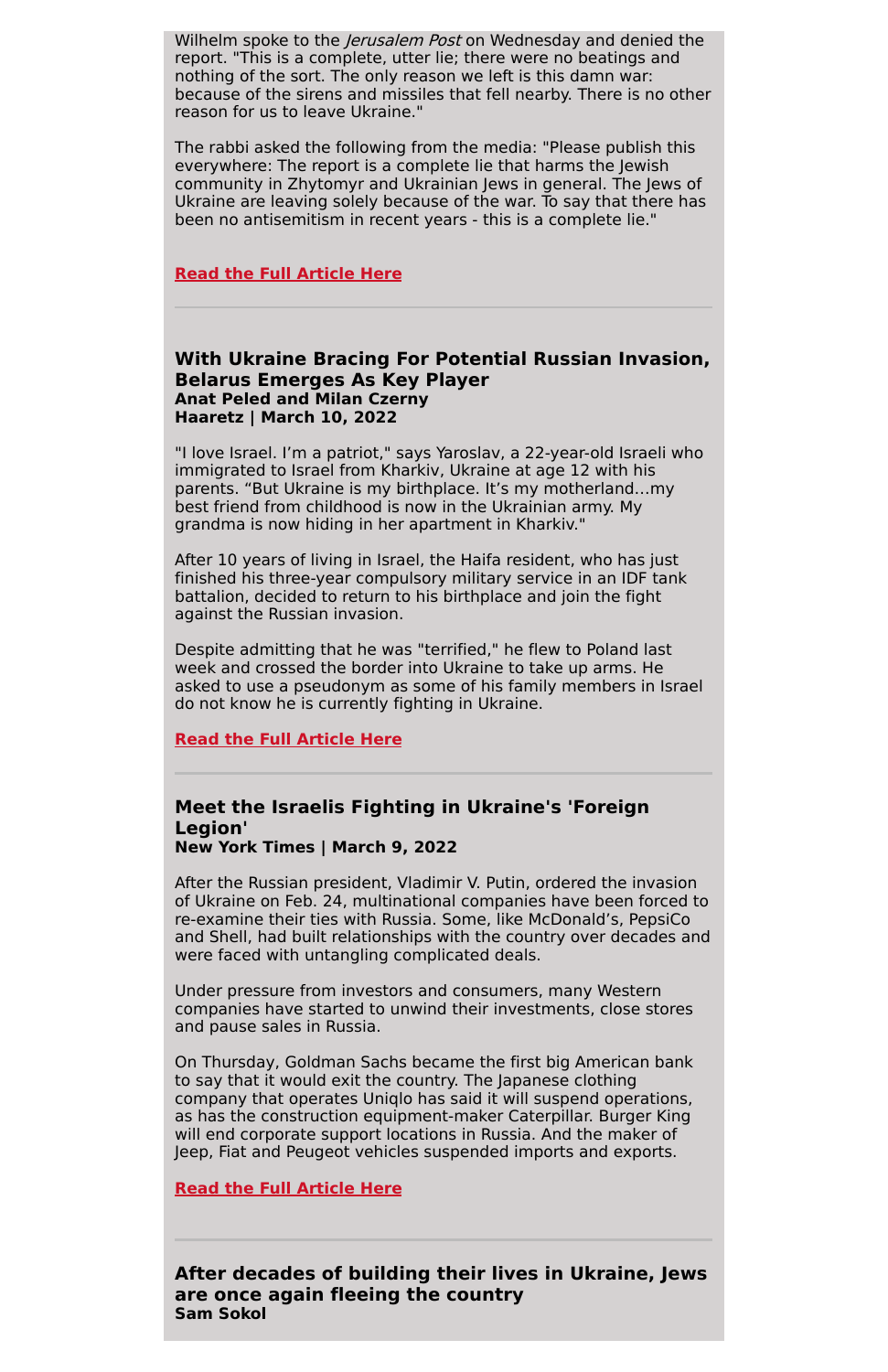#### **The Washington Post | March 10, 2022**

Ukraine's Jewish community was on the up.

After centuries of pogroms and emigration driven by antisemitism, followed by the devastation of the Holocaust in World War II, and then Soviet repression, recent decades brought a flourishing of synagogues, Jewish schools and community centers. Estimates of how many Jews remained vary, in part because of differences in how Jewish communities define who is Jewish. But Jewish aid organizations estimate that 200,000 Ukrainian Jews — some religious, many more not — were integrated into the life of the country. The most notable part of secular President Volodymyr Zelensky's Jewishness was that it was barely considered a factor in his 2019 campaign.

Then Russia invaded.

**Read the Full [Article](https://www.washingtonpost.com/world/2022/03/10/jews-ukraine-leaving-israel-russia-invasion/) Here**

#### **The Caucasus card in Russia's war on Ukraine Nikola Mikova Eurasianet | March 10, 2022**

Russia's war in Ukraine has ostracized Moscow from the international community, with Western leaders presenting a united front against President Vladimir Putin.

Closer to home, the Kremlin has more influence, particularly in the South Caucasus. But even here, tensions between two of Moscow's allies – Azerbaijan and Armenia – are threatening to weaken Russia's hand.

Just two days before Russia launched its march toward Kiev, Putin met with Azerbaijan's leader, Ilham Aliyev, in Moscow. The two presidents signed a 43-point "allied cooperation" agreement, which nominally strengthened Russia's position in the energy-rich country. It also made Russia, at least on paper, an ally of Azerbaijan – and of Azerbaijan's archenemy, Armenia.

**Read the Full [Article](https://asiatimes.com/2022/03/the-caucasus-card-in-russias-war-on-ukraine/) Here**

**Russia's War in Ukraine Spells Disaster for Neighboring Central Asia Bradley Jardine Time | March 10, 2022**

In a world of economic interdependence, sanctioning Russia will likely prove more globally destabilizing than policymakers realize. To be effective, the West needs to look to vulnerable Russiadependent economies, like those of Central Asia, in order to mitigate collateral damage.

Landlocked Central Asia is flanked on all sides by countries sanctioned by the West—Afghanistan, Iran, Russia and, to a lesser extent, China. Now the region is struggling to cope with the new economic onslaught on Moscow. Energy-rich Kazakhstan, which exports two-thirds of its oil supplies through Russian ports, is reeling from the international sanctions regime and burning through vital currency reserves to prop up its faltering national currency, the tenge. These challenges come at a sensitive time for Kazakhstan, which has been working to re-establish investor confidence following violent unrest in January 2022 that left 225 people dead.

The economic catastrophe of the Ukraine war will reverberate far